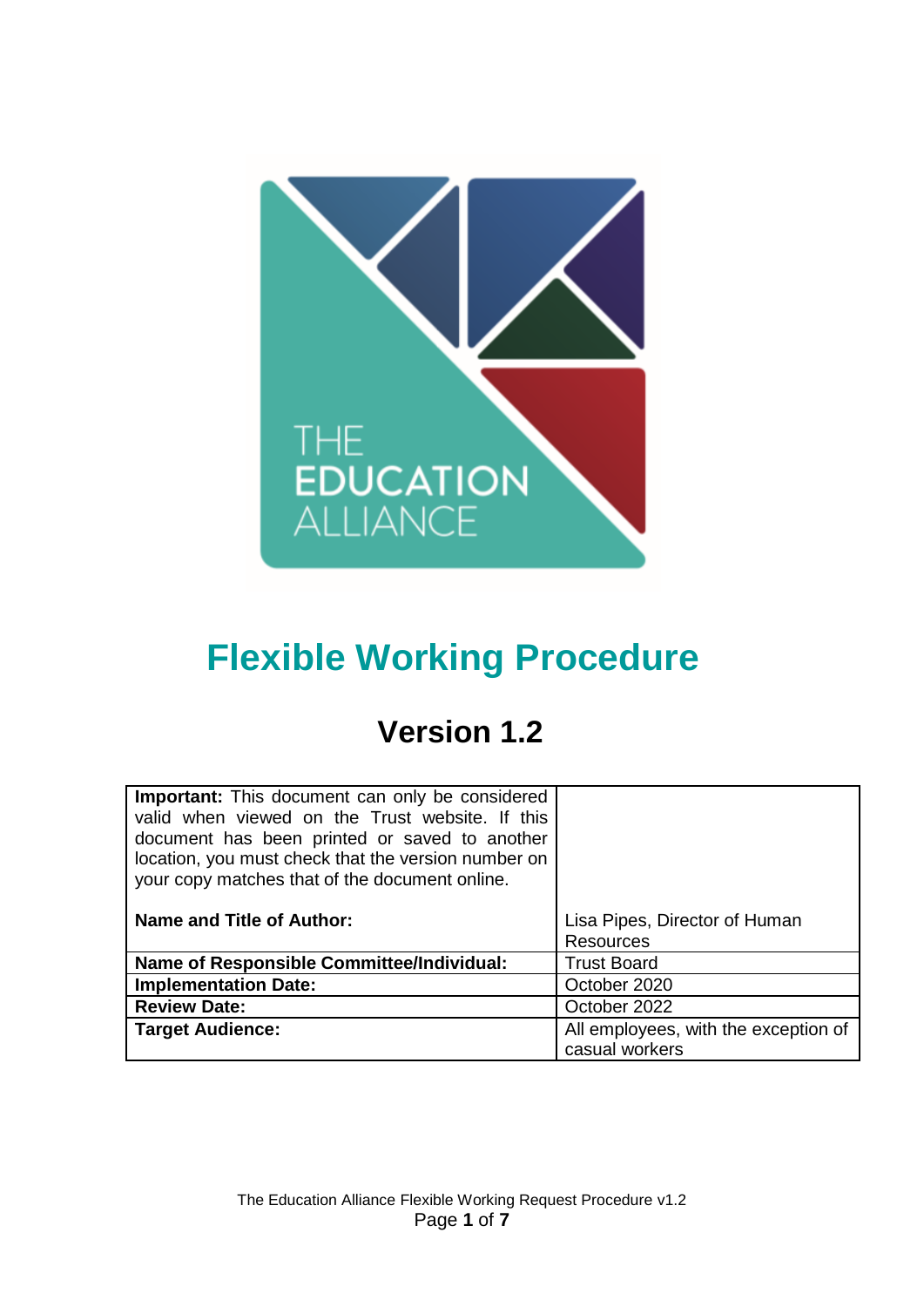## **Contents**

|                         |    |                                                             | Page |
|-------------------------|----|-------------------------------------------------------------|------|
| <b>Policy Statement</b> |    |                                                             | 3    |
|                         |    | 1. Scope                                                    | 3    |
|                         |    | 2. Roles and Responsibilities                               | 3    |
|                         | 3. | <b>Equality and Diversity</b>                               | 3    |
|                         | 4. | Principles                                                  | 3    |
|                         | 5. | <b>Requesting Flexible Working</b>                          | 4    |
|                         | 6. | <b>Considering a Request</b>                                | 4    |
|                         |    | 7. Withdrawing a Request                                    | 4    |
|                         | 8. | Appeals                                                     | 4    |
|                         | 9. | Monitoring Compliance With and Effectiveness of this Policy | 5    |
|                         |    | 10. Review                                                  | 5    |
|                         |    |                                                             |      |

### **Appendices**

|  | 1. Flexible Working Request Form |  |
|--|----------------------------------|--|
|--|----------------------------------|--|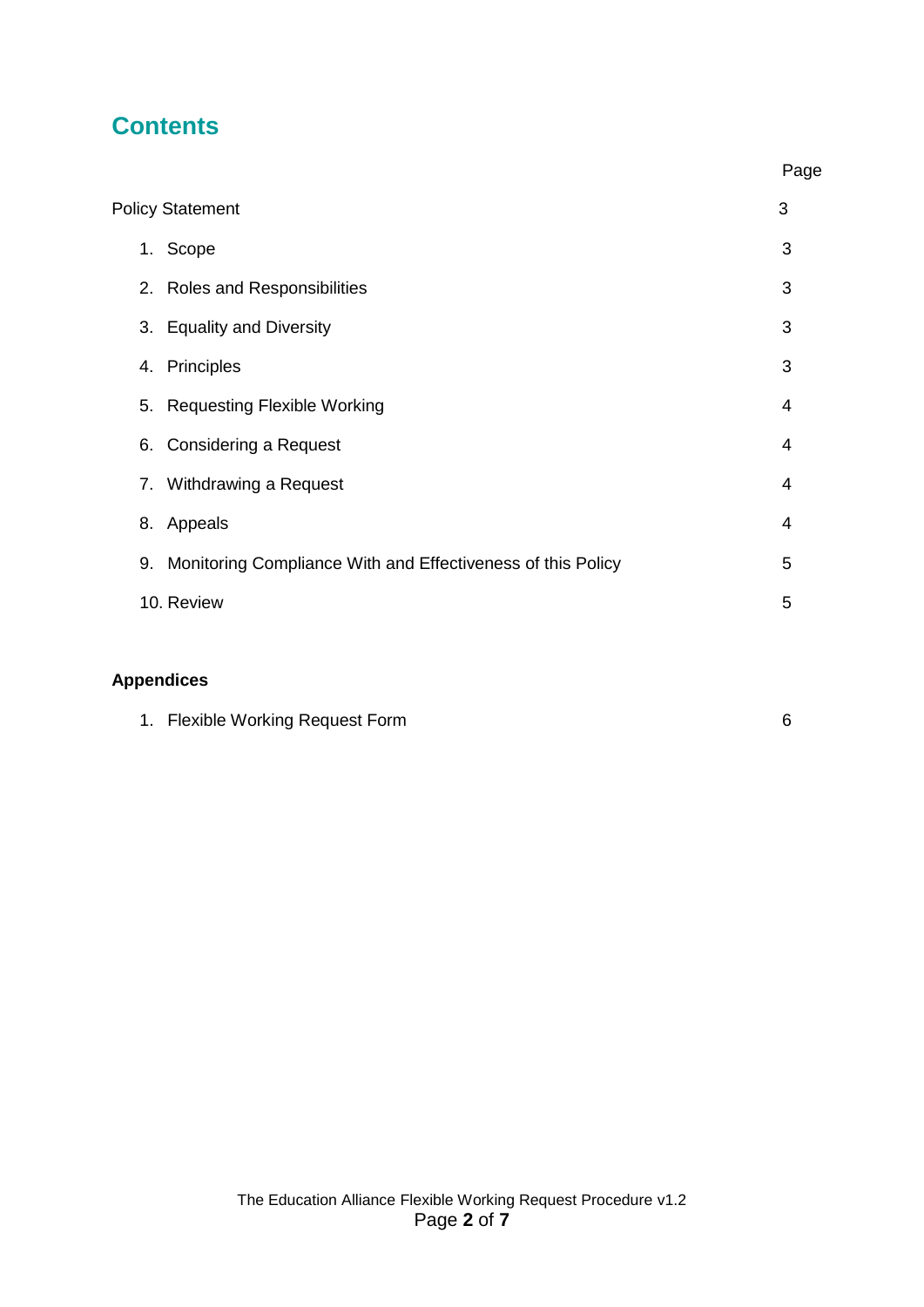#### **POLICY STATEMENT**

We are here to make great schools and happier, stronger communities so that people have better lives. We do this by:

- Always doing what is right
- Trusting in each other and standing shoulder to shoulder
- Doing what we know makes the difference

Doing what is right means always acting with integrity, in the interests of others and being honest, open and transparent.

We recognise that providing staff with opportunities to request a change to their working pattern, or terms and conditions (e.g. reducing hours) can help employees achieve good levels of health and wellbeing as they navigate through changes in their lives, whilst enabling the Trust to retain valuable, talented and highly committed employees. This procedure ensures employees can easily make flexible working requests, which are considered fairly, reasonably and transparently.

The culture of the trust and our schools is critical in ensuring we have an enjoyable, rewarding working environment in which all colleagues believe the demands of their job are reasonable and manageable. We have a culture based on professional trust and the belief that everyone seeks to do a good job.

#### **1. SCOPE**

This policy applies to all staff employed by the Trust, with the exception of casual workers.

#### **2. ROLES AND RESPONSIBILITIES**

The **Trust Board and the CEO** are responsible for monitoring the effectiveness of this policy, ensuring there is a consistent approach to requesting and approving changes to terms and conditions, and Local Governing Bodies should monitor the application and impact of this policy in schools.

**Headteachers** are responsible for ensuring that staff and managers are aware of this procedure, encouraging staff and managers to consider how flexible working might help the school recruit and retain staff, helping them to achieve a good work-life balance. Such an approach should enable the school to enable high levels of performance and engagement.

The **Human Resources Department** is responsible for ensuring that employees have access to this procedure and that managers and employees apply it fairly and consistently.

**Managers** and staff with supervisory or leadership responsibilities must ensure they implement this policy fairly and equitably, seeking guidance, clarification and support as and when required.

**Employees** are encouraged to read this procedure, adhere to the processes detailed and seek clarity from either their manager or the HR Department if they have any queries.

#### **3. EQUALITY AND DIVERSITY**

The Education Alliance is committed to:

• Promoting equality and diversity in its policies, procedures and guidelines

The Education Alliance Flexible Working Request Procedure v1.2 Page **3** of **7**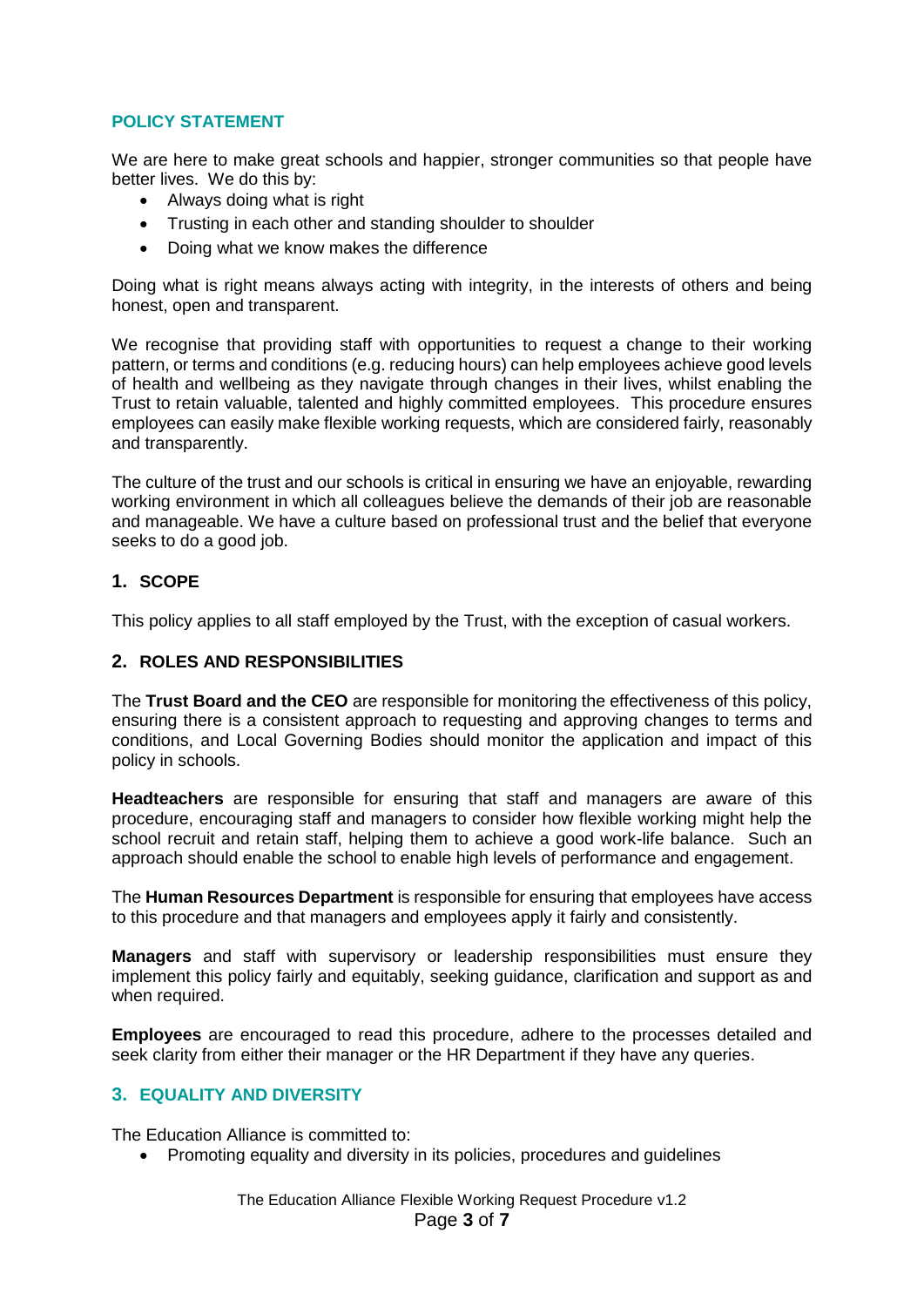Delivering high quality teaching and services that meet the diverse needs of its student population and its workforce, ensuring that no individual or group is disadvantaged

#### **4. PRINCIPLES**

The Trust is committed to ensuring that staff are supported in working flexibly, and this may differ across different areas of the Trust. For example, teachers are able to undertake their PPA at home, and as long as they are onsite where their timetable and duties require them to be, they are not required to remain onsite for the duration of the working day. Some associate staff may be able to undertake aspects of their work remotely, or they may be able to have differing start and finish times, depending on the role. The Trust wishes to be an employer of choice, treating people as professionals at work, and in providing staff with greater flexibility, the Trust anticipates higher levels of recruitment, retention, engagement and health and wellbeing. Employees have a legal right to request flexible working when they have worked for the Trust for at least 26 weeks. The Trust extends this right to all employees. There is a range of possible flexible working options an employee may request, such as:

- Changes to their working pattern
- Reducing working hours
- Job-sharing
- Compressed hours
- Staggered hours
- Changing duties/responsibilities (e.g. where employees wish to relinquish a leadership or Expert Teacher role)
- Blended onsite, offsite working arrangements
- Phased retirement

#### **5. REQUESTING FLEXIBLE WORKING**

Employees wishing to request a change in their working pattern, working arrangements or terms and conditions are encouraged to explore potential options with their trade union, their line manager and the HR Department, as they may be able to provide advice and guidance prior to the employee submitting a request. Any employee wishing to apply for a change in their working pattern, working arrangements or terms and conditions should complete the flexible working request form (appendix 1), which should be sent to line managers in the first instance to enable them to consider the operational feasibility of the request. Employees must consider and detail on their request form what they are requesting, for how long (e.g. temporary or permanent change), the potential impact of the change to students and other members of staff and how those potential challenges could be overcome. Once line managers have completed their section, they should send the request onto the HR Department for further advice and guidance. Employees seeking flexible working are encouraged to consider any financial implications prior to submitting a request, alongside pension information. Employees can access financial information via the HR Department, the Payroll Department and the Employee Assistance Programme; however, the Trust cannot provide financial advice.

#### **6. CONSIDERING A REQUEST**

Any request for flexible working will be thoroughly considered before a decision is reached, and where possible, requests will be approved. This may be on a temporary trial basis initially, to test the feasibility and the potential impact before agreeing a more permanent arrangement. The decision sits with a member of the senior leadership team, and they may wish to meet with the employee and/or the line manager to explore the request prior to making a decision, particularly where they require additional information.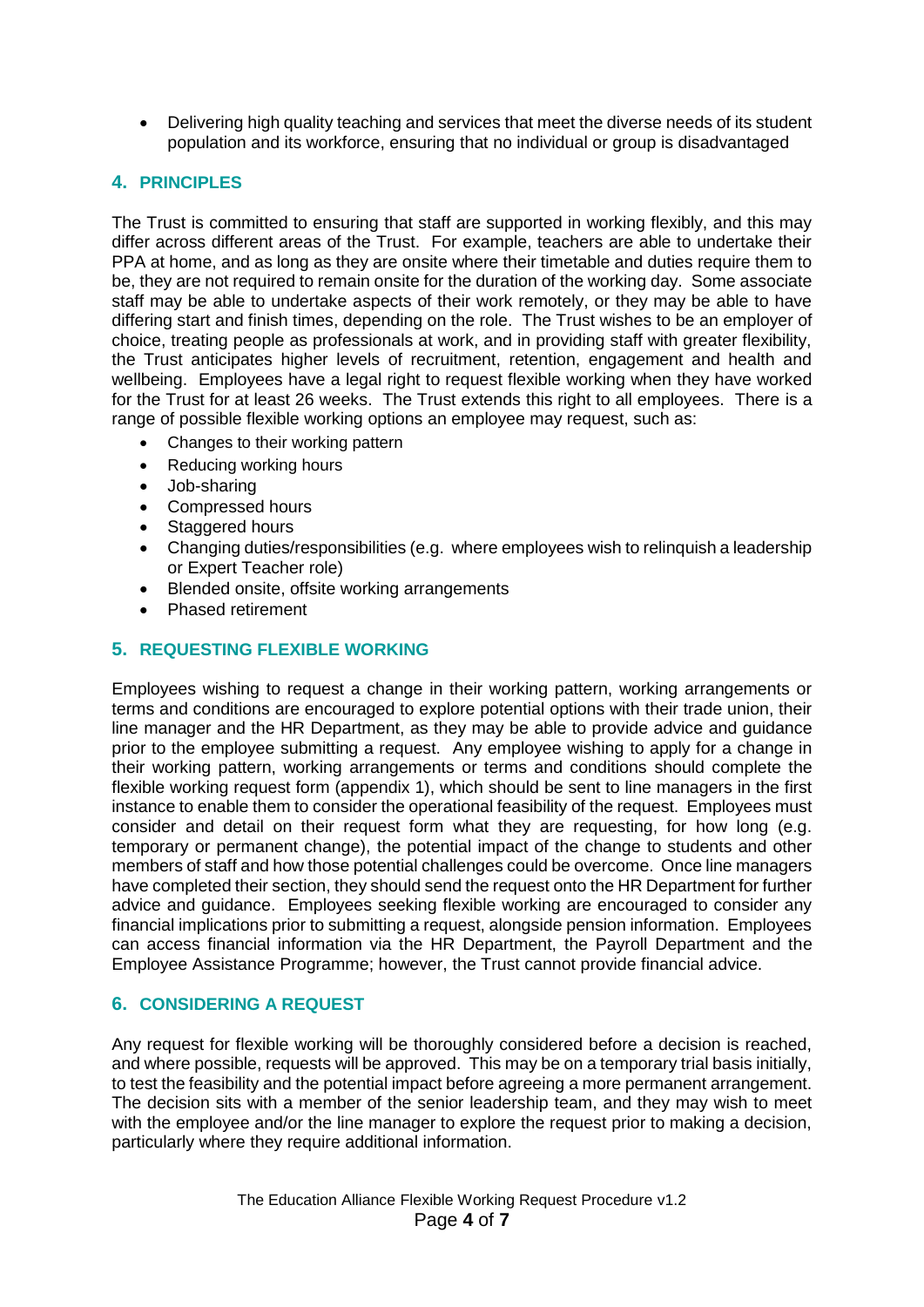#### **7. WITHDRAWING A REQUEST**

If an employee wishes to withdraw their request, they should write to their line manager and the HR Department to withdraw their request.

#### **8. APPEALS**

If an employee believes they have been unfairly treated, they may wish to appeal against the decision regarding their flexible working request. The employee must submit their appeal to the Human Resources Department within 5 working days of receipt of the decision, clearly stating the grounds for their appeal.

The Head of School, or Executive Principal, will review the original documentation and decision alongside any additional information submitted and will either make a decision and write to the employee or will arrange an appeal meeting, which will be heard by the Head of School, or Executive Principal.

The outcome of the appeal is final.

#### **9. MONITORING COMPLIANCE WITH AND EFFECTIVENESS OF THE POLICY**

Effectiveness and compliance of this procedure will be monitored on an annual basis by the HR Department.

#### **REVIEW**

This Procedure will be reviewed within two years of the date of implementation with trade unions via the JCC.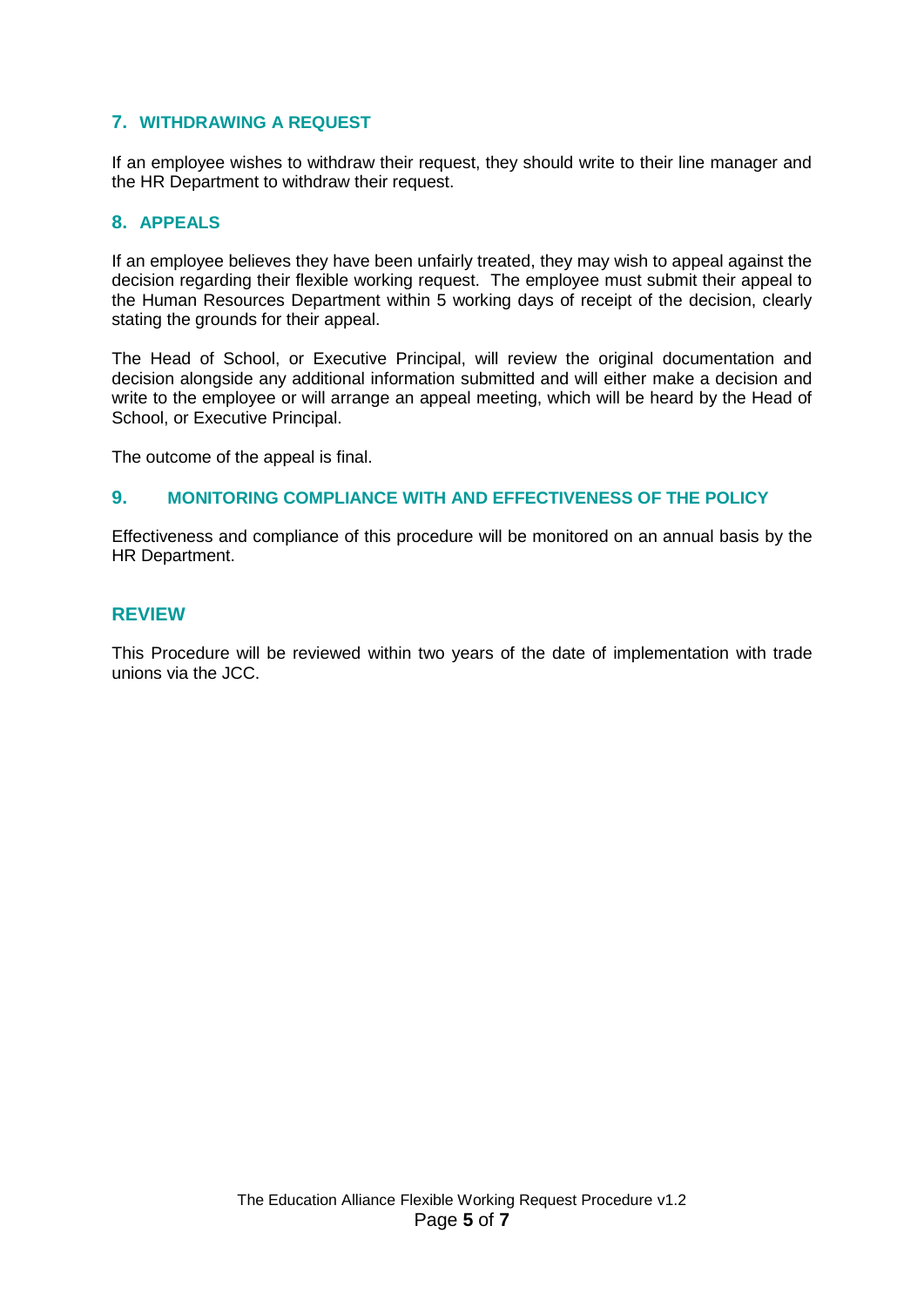**Appendix 1**

#### **FLEXIBLE WORKING REQUEST FORM**

| Section A (Employee to complete) |                    |  |  |  |
|----------------------------------|--------------------|--|--|--|
|                                  | <b>First name:</b> |  |  |  |
|                                  |                    |  |  |  |
|                                  | Working Pattern:   |  |  |  |

I wish to apply to work a flexible working pattern that is different to my current working pattern as follows *(please provide full details of the change you would like to make and the rationale for this as this will assist with the decision):*

My current hours and working pattern is:

The working pattern/hours I would like to work in the future is:

The reason for this is:

I would like this working pattern to commence from:

Date: